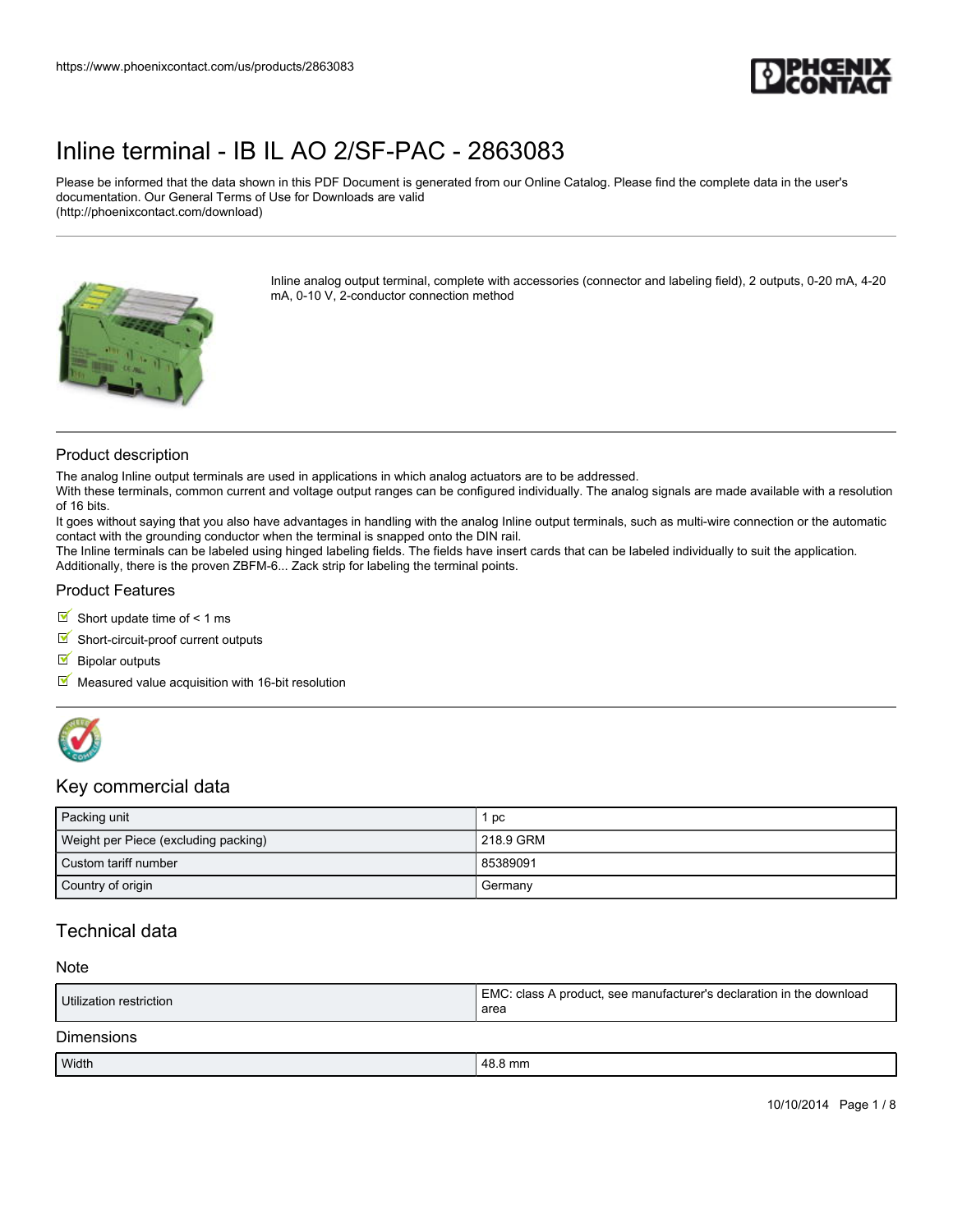

## Technical data

### Dimensions

| Height | 135 mm  |
|--------|---------|
| Depth  | 71.5 mm |

### Ambient conditions

| Ambient temperature (operation)          | -25 °C  55 °C                                  |
|------------------------------------------|------------------------------------------------|
| Ambient temperature (storage/transport)  | $-25$ °C $\ldots$ 85 °C                        |
| Permissible humidity (operation)         | 10 %  95 % (according to DIN EN 61131-2)       |
| Permissible humidity (storage/transport) | 10 %  95 % (according to DIN EN 61131-2)       |
| Air pressure (operation)                 | 70 kPa  106 kPa (up to 3000 m above sea level) |
| Air pressure (storage/transport)         | 70 kPa  106 kPa (up to 3000 m above sea level) |
| Degree of protection                     | IP <sub>20</sub>                               |

### General

| Weight                  | 125 g                                                                                                   |
|-------------------------|---------------------------------------------------------------------------------------------------------|
| Mounting type           | DIN rail                                                                                                |
| <b>Protection class</b> | III, IEC 61140, EN 61140, VDE 0140-1                                                                    |
| Test section            | 7.5 V supply (bus logic), 24 V supply U <sub>ANA</sub> / I/O 500 V AC 50 Hz 1 min                       |
|                         | 7.5 V supply (bus logic), 24 V supply $U_{\text{ANA}}$ /functional earth ground 500 V<br>AC 50 Hz 1 min |
|                         | 24 V supply (I/O) / functional earth ground 500 V AC 50 Hz 1 min                                        |

#### Interfaces

| Designation          | Inline local bus   |
|----------------------|--------------------|
| Connection method    | Inline data jumper |
| Transmission speed   | 500 kBit/s         |
| Transmission physics | Copper             |

### Inline potentials

| Communications power UL                   | 7.5 V DC (via voltage jumper) |
|-------------------------------------------|-------------------------------|
| Current consumption from $U_L$            | max. 45 mA                    |
|                                           | typ. 36 mA                    |
| I/O supply voltage $U_{\text{ANA}}$       | 24 V DC                       |
| Current consumption from U <sub>ANA</sub> | max. 95 mA                    |
|                                           | typ. 75 mA                    |

### Analog outputs

| Number of outputs |                                                        |
|-------------------|--------------------------------------------------------|
| Connection method | Spring-cage connection with direct connector-in method |
|                   | 2-wire (shielded)                                      |
| Output name       | Analog outputs                                         |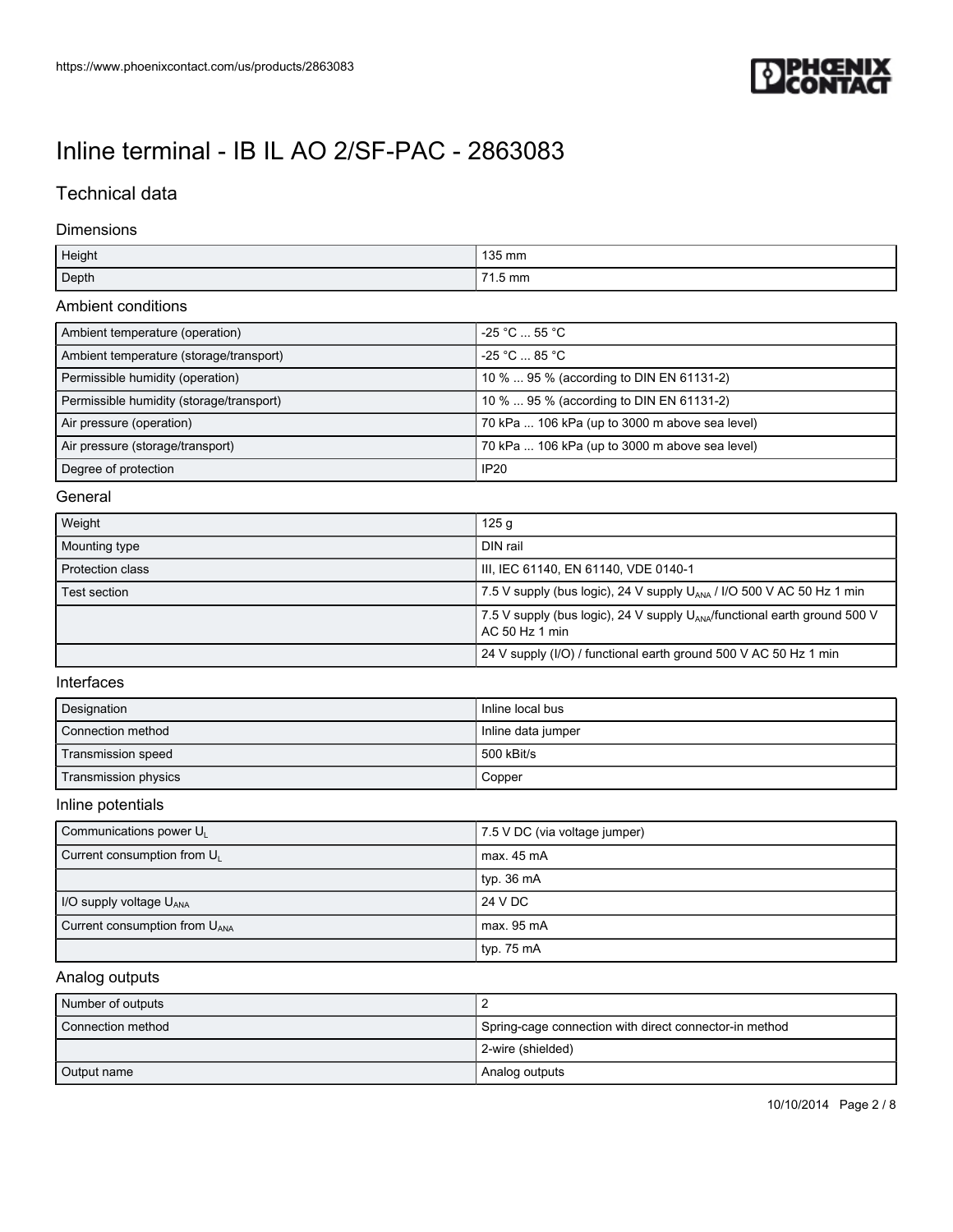

## Technical data

## Analog outputs

| D/A conversion time             | $< 100 \text{ }\mu\text{s}$                |
|---------------------------------|--------------------------------------------|
| D/A resolution                  | 16 bit                                     |
| Type of protection              | Short-circuit protection of outputs        |
| Representation of output values | 16 bits $(15 \text{ bits} + \text{sign})$  |
| DAC resolution                  | 16 Bit                                     |
| Process data update             | $< 1$ ms                                   |
| Current output signal           | 0 mA  20 mA                                |
|                                 | 4 mA  20 mA                                |
| Load/output load current output | $> 500 \Omega$                             |
| Voltage output signal           | 0 V  10 V                                  |
| Load/output load voltage output | $> 2$ kΩ 0.03%                             |
| Precision                       | typ. 0.01 % (of output range final value)  |
|                                 | typ. 0.008 % (of output range final value) |

## **Classifications**

### eCl@ss

| eCl@ss 4.0 | 27250303 |
|------------|----------|
| eCl@ss 4.1 | 27250303 |
| eCl@ss 5.0 | 27250303 |
| eCl@ss 5.1 | 27242601 |
| eCl@ss 6.0 | 27242601 |
| eCl@ss 7.0 | 27242601 |
| eCl@ss 8.0 | 27242601 |

## ETIM

| <b>ETIM 2.0</b> | EC001431  |
|-----------------|-----------|
| <b>ETIM 3.0</b> | LEC001596 |
| <b>ETIM 4.0</b> | LEC001596 |
| <b>ETIM 5.0</b> | EC001596  |

## UNSPSC

| UNSPSC 6.01          | 43172015 |
|----------------------|----------|
| <b>UNSPSC 7.0901</b> | 43201404 |
| <b>UNSPSC 11</b>     | 43172015 |
| <b>UNSPSC 12.01</b>  | 43201404 |
| UNSPSC 13.2          | 43201404 |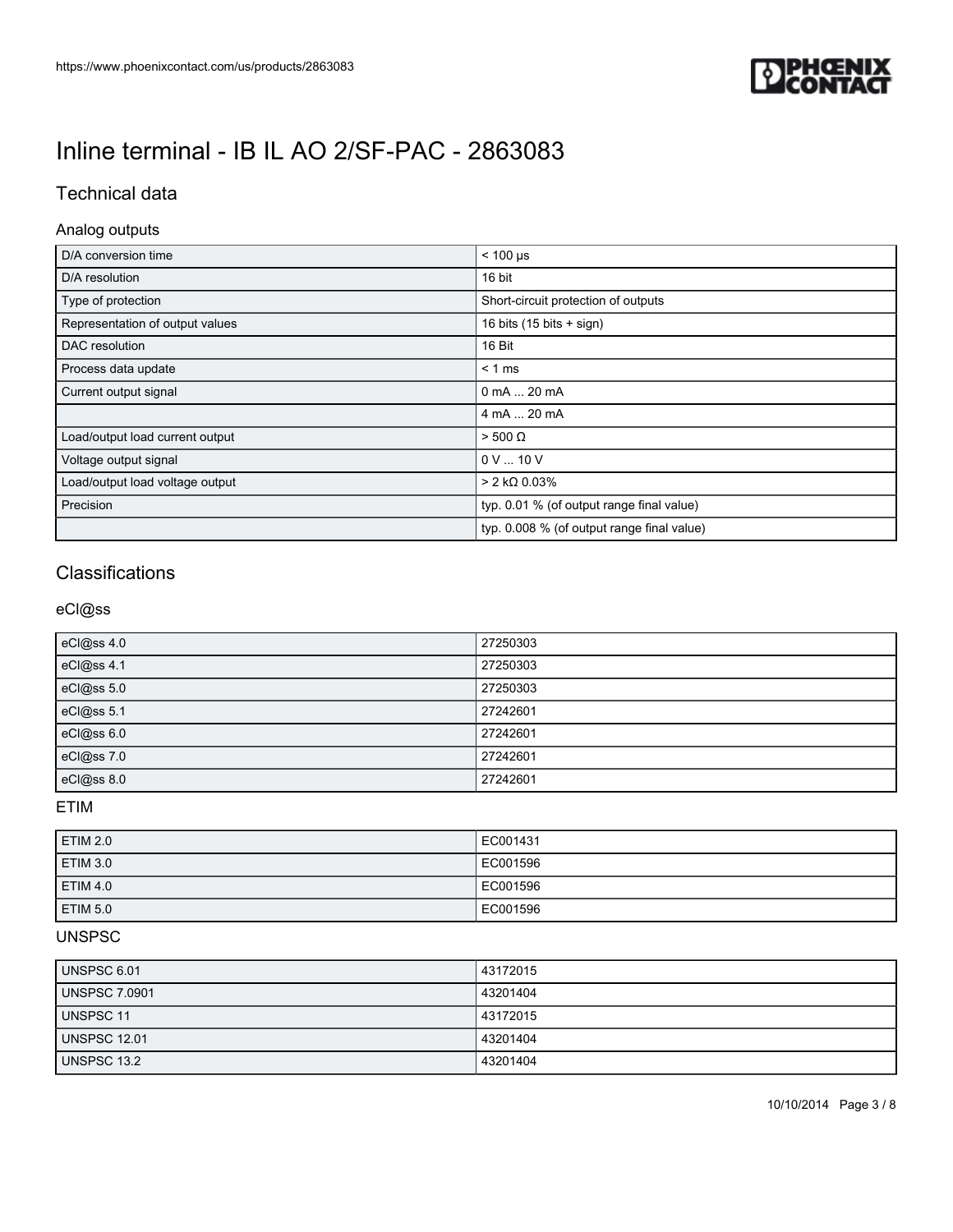

## Approvals

### Approvals

#### Approvals

UL Recognized / cUL Recognized / LR / GL / BV / DNV / ABS / RINA / GL-SW / BSH / BSH / cULus Recognized / GL

#### Ex Approvals

UL Listed / cUL Listed / UL Listed / cUL Listed / cUL Listed / cULus Listed / cULus Listed

#### Approvals submitted

### Approval details

UL Recognized **W** 

cUL Recognized and

LR

GL

BV

DNV

ABS

RINA

GL-SW

BSH

10/10/2014 Page 4 / 8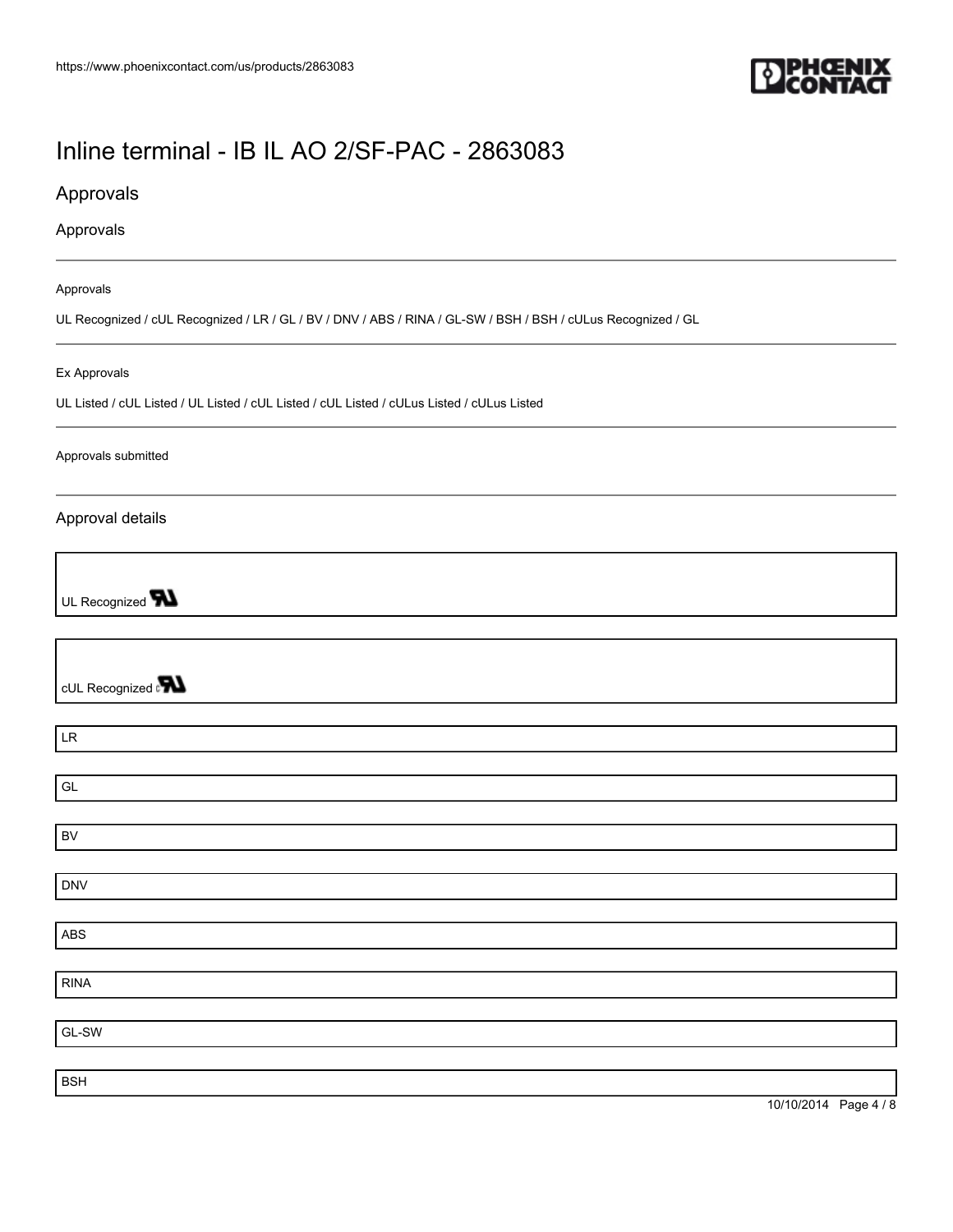

## Approvals

BSH

cULus Recognized a **Wus** 

GL

Accessories

Accessories

Connector set

[Connector set - IB IL AO/CNT-PLSET - 2732664](https://www.phoenixcontact.com/us/products/2732664)



Connector set

Labeling panel

[Labeling field - IB IL FIELD 2 - 2727501](https://www.phoenixcontact.com/us/products/2727501)

Labeling field, width: 12.2 mm



Marker pen

[Marker pen - X-PEN 0,35 - 0811228](https://www.phoenixcontact.com/us/products/0811228)



Marker pen without ink cartridge, for manual labeling of markers, labeling extremely wipe-proof, line thickness 0.35 mm

10/10/2014 Page 5 / 8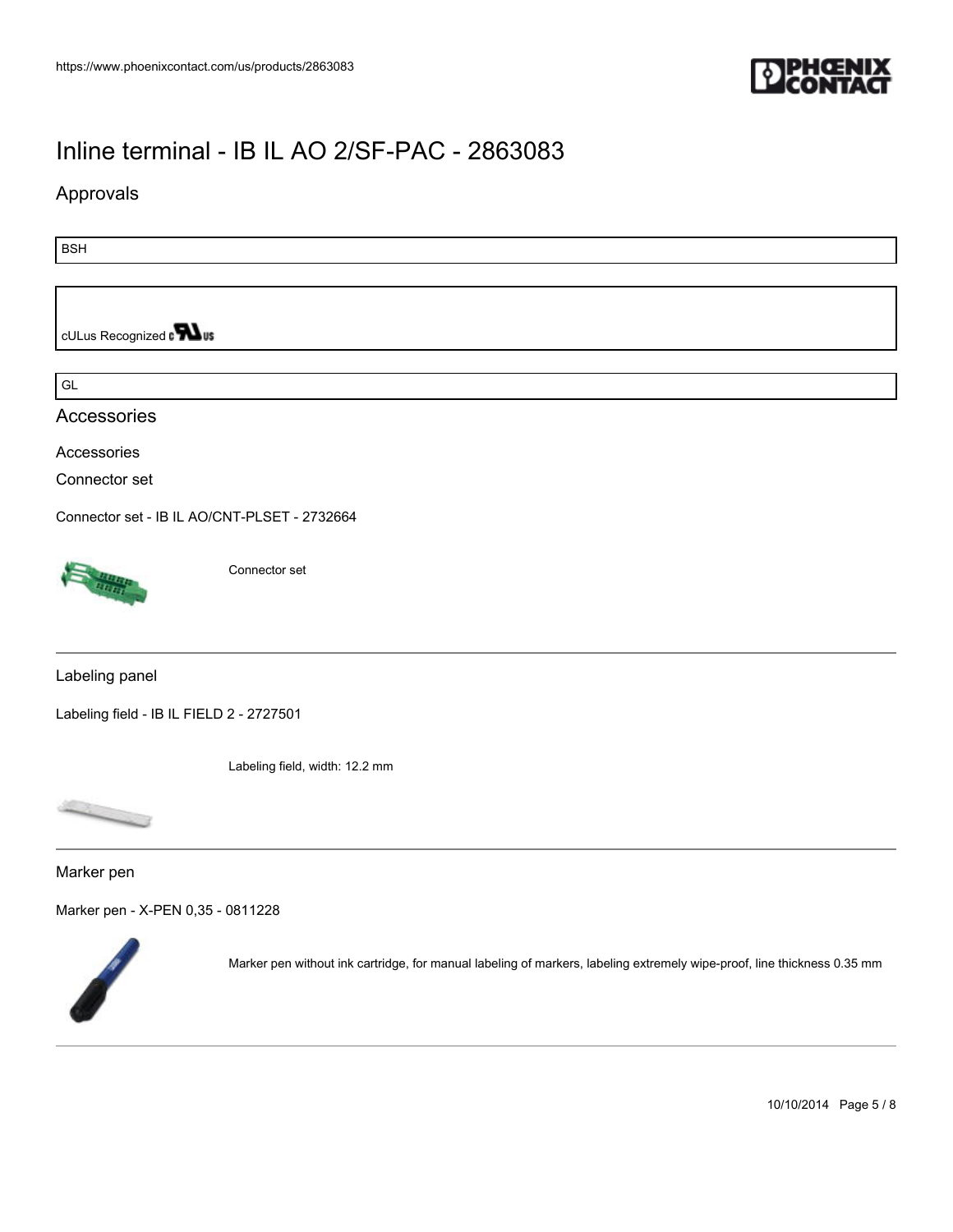

## Accessories

[Marker pen - B-STIFT - 1051993](https://www.phoenixcontact.com/us/products/1051993)



Marker pen, for manual labeling of unprinted Zack strips, smear-proof and waterproof, line thickness 0.5 mm

Plug

[Inline shield connector - IB IL SCN-6 SHIELD - 2726353](https://www.phoenixcontact.com/us/products/2726353)



Inline shield connector

[Inline connector - IB IL SCN-8 - 2726337](https://www.phoenixcontact.com/us/products/2726337)



Connector, for digital 1, 2 or 8-channel Inline terminals

[Inline connector - IB IL SCN-8-CP - 2727608](https://www.phoenixcontact.com/us/products/2727608)



Inline connector, colored

Terminal marking

[Insert strip - ESL 62X10 - 0809492](https://www.phoenixcontact.com/us/products/0809492)



Insert strip, Sheet, white, unlabeled, can be labeled with: Office printing systems, Plotter: Laser printer, Mounting type: Insert, Lettering field: 62 x 10 mm

10/10/2014 Page 6 / 8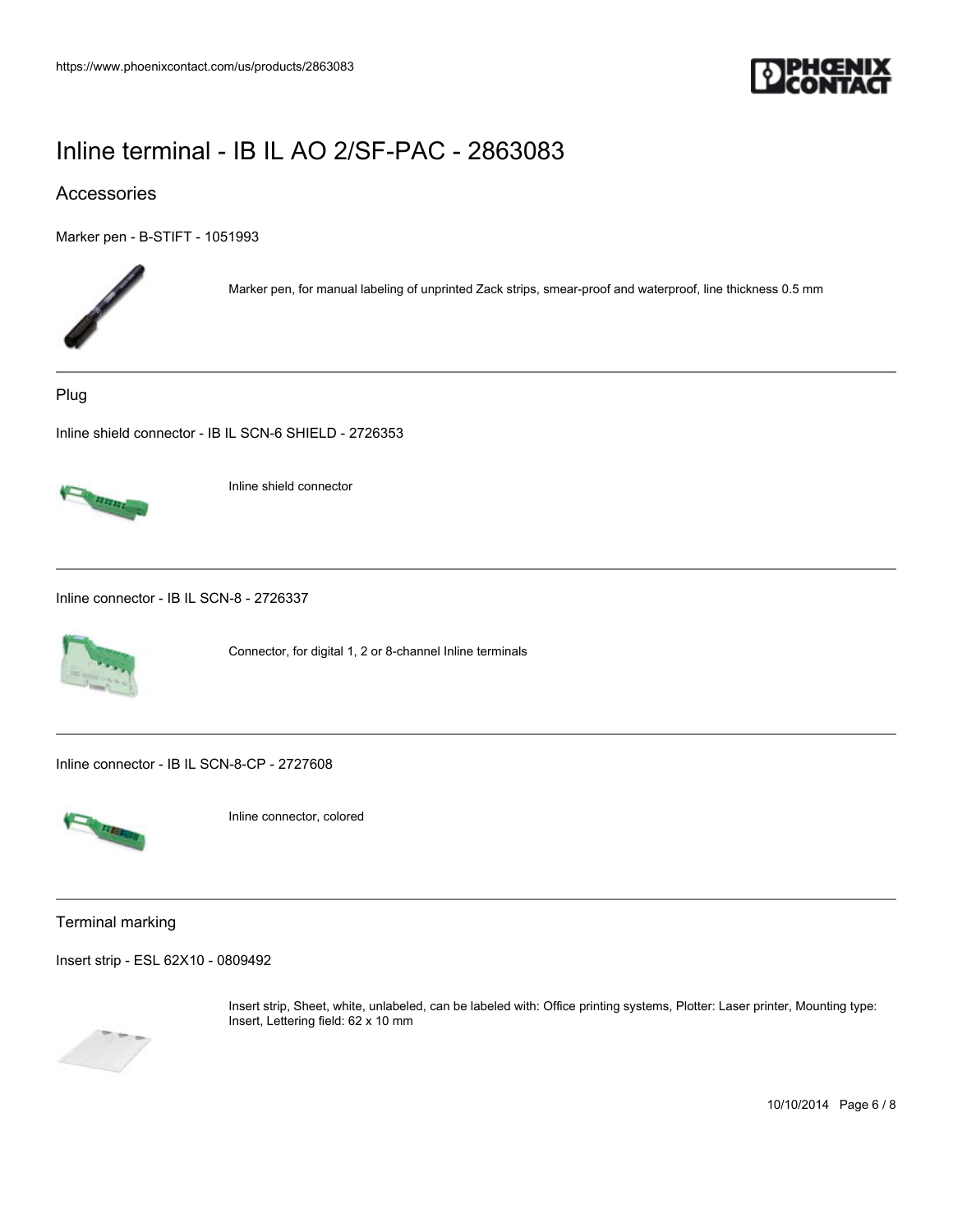

## Accessories

[Zack Marker strip, flat - ZBF 6:UNBEDRUCKT - 0808710](https://www.phoenixcontact.com/us/products/0808710)



Zack Marker strip, flat, Strip, white, unlabeled, can be labeled with: Plotter, Mounting type: Snap into flat marker groove, for terminal block width: 6.2 mm, Lettering field: 5.15 x 6.15 mm

Flat zack marker sheet, Sheet, white, unlabeled, can be labeled with: Plotter, Mounting type: Snap into flat marker

groove, for terminal block width: 6.2 mm, Lettering field: 5 x 5.5 mm

[Flat zack marker sheet - ZBFM 6/WH:UNBEDRUCKT - 0803618](https://www.phoenixcontact.com/us/products/0803618)



## Drawings



Dimensioned drawing

Connection diagram